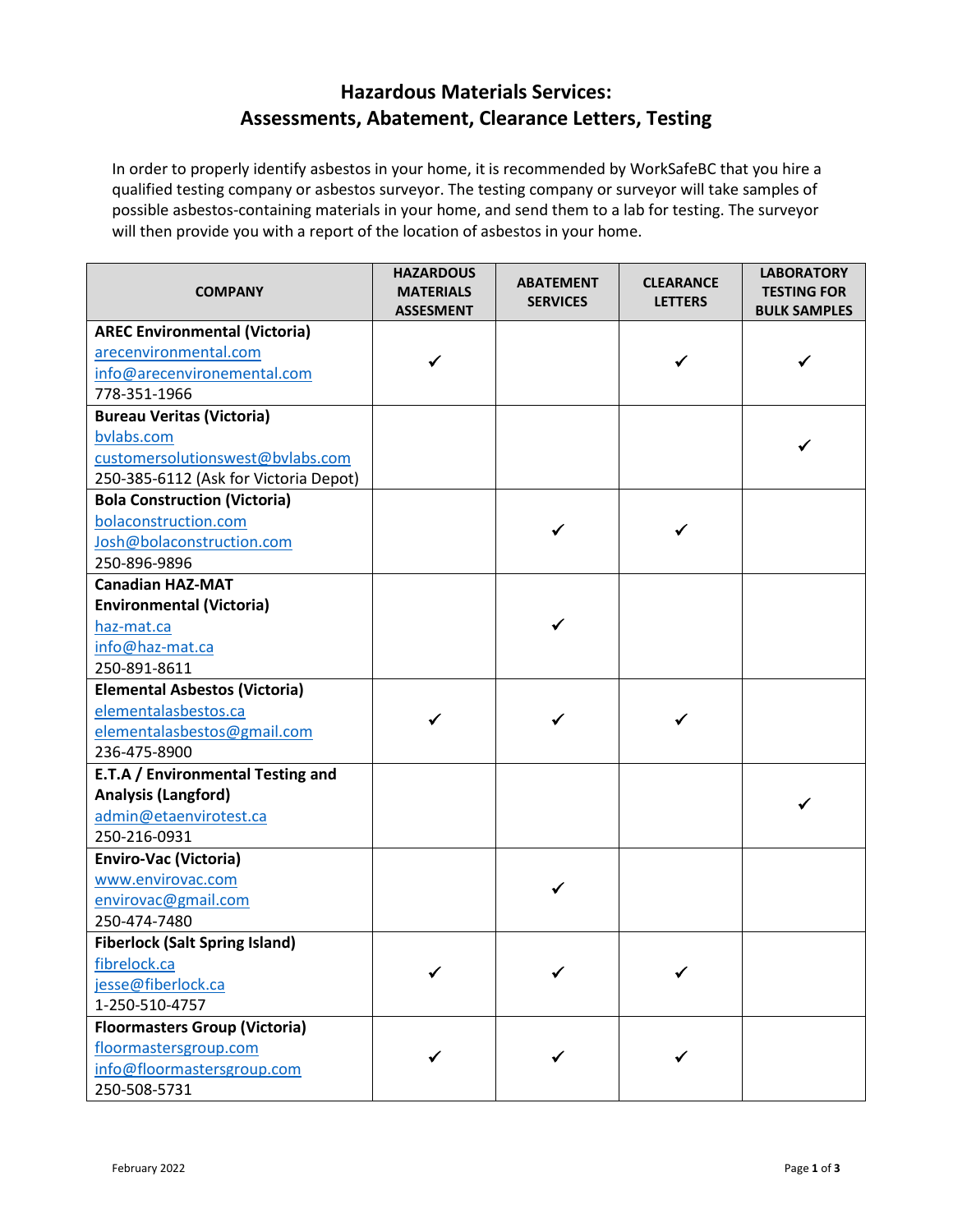| <b>COMPANY</b>                          | <b>HAZARDOUS</b><br><b>MATERIALS</b><br><b>ASSESMENT</b> | <b>ABATEMENT</b><br><b>SERVICES</b> | <b>CLEARANCE</b><br><b>LETTERS</b> | <b>LABORATORY</b><br><b>TESTING FOR</b><br><b>BULK SAMPLES</b> |
|-----------------------------------------|----------------------------------------------------------|-------------------------------------|------------------------------------|----------------------------------------------------------------|
| <b>HazPro Environmental</b>             |                                                          |                                     |                                    |                                                                |
| hazpro.org                              | ✓                                                        | ✓                                   |                                    |                                                                |
| info@hazpro.org                         |                                                          |                                     |                                    |                                                                |
| 250-891-4977                            |                                                          |                                     |                                    |                                                                |
| HazForce Environmental Ltd.             |                                                          |                                     |                                    |                                                                |
| (Victoria, Duncan, Nanaimo)             |                                                          |                                     |                                    |                                                                |
| hazforce.ca                             | ✓                                                        | ✓                                   |                                    |                                                                |
| info@hazforce.ca                        |                                                          |                                     |                                    |                                                                |
| 1-250-510-4757                          |                                                          |                                     |                                    |                                                                |
| Island EHS (Victoria, Duncan,           |                                                          |                                     |                                    |                                                                |
| Nanaimo)                                |                                                          |                                     |                                    |                                                                |
| islandehs.ca                            |                                                          |                                     |                                    |                                                                |
| admin@islandehs.ca                      |                                                          |                                     |                                    |                                                                |
| 778-406-0933                            |                                                          |                                     |                                    |                                                                |
| LGF Environmental Services Ltd.         |                                                          |                                     |                                    |                                                                |
| (Victoria)                              |                                                          | ✓                                   |                                    |                                                                |
| Igfenvironmental@shaw.ca                |                                                          |                                     |                                    |                                                                |
| (250) 642-6434                          |                                                          |                                     |                                    |                                                                |
| <b>North West Environmental Group</b>   |                                                          |                                     |                                    |                                                                |
| (Victoria, Nanaimo)                     | ✓                                                        |                                     |                                    |                                                                |
| nwest.bc.ca                             |                                                          |                                     |                                    |                                                                |
| northwest@nwest.bc.ca                   |                                                          |                                     |                                    |                                                                |
| 250-384-9695<br>Pinchin (Victoria)      |                                                          |                                     |                                    |                                                                |
| pinchin.com                             |                                                          |                                     |                                    |                                                                |
| Email inquiries submitted on website    | ✓                                                        |                                     |                                    |                                                                |
| 250-592-9203                            |                                                          |                                     |                                    |                                                                |
| <b>Removall Remediation Services</b>    |                                                          |                                     |                                    |                                                                |
| (Victoria)                              |                                                          |                                     |                                    |                                                                |
| removall.ca                             |                                                          |                                     |                                    |                                                                |
| info@removall.ca                        |                                                          |                                     |                                    |                                                                |
| 250-478-9998                            |                                                          |                                     |                                    |                                                                |
| <b>Sauve Safety Services (Victoria)</b> |                                                          |                                     |                                    |                                                                |
| sauvesafety.ca                          |                                                          |                                     |                                    |                                                                |
| csauve@sauvesafety.ca                   |                                                          |                                     |                                    |                                                                |
| 250-483-5836                            |                                                          |                                     |                                    |                                                                |
| <b>Sky Environmental (Langford)</b>     |                                                          |                                     |                                    |                                                                |
| skyenvironmental.ca                     |                                                          |                                     |                                    |                                                                |
| info@skyenvironmental.ca                |                                                          |                                     |                                    |                                                                |
| 250-474-5145                            |                                                          |                                     |                                    |                                                                |
| TerraWest Environmental (Victoria,      |                                                          |                                     |                                    |                                                                |
| Nanaimo)                                |                                                          |                                     |                                    |                                                                |
| terrawest.ca                            |                                                          |                                     |                                    |                                                                |
| kmuirhead@terrawest.ca                  |                                                          |                                     |                                    |                                                                |
| 778-678-6518                            |                                                          |                                     |                                    |                                                                |